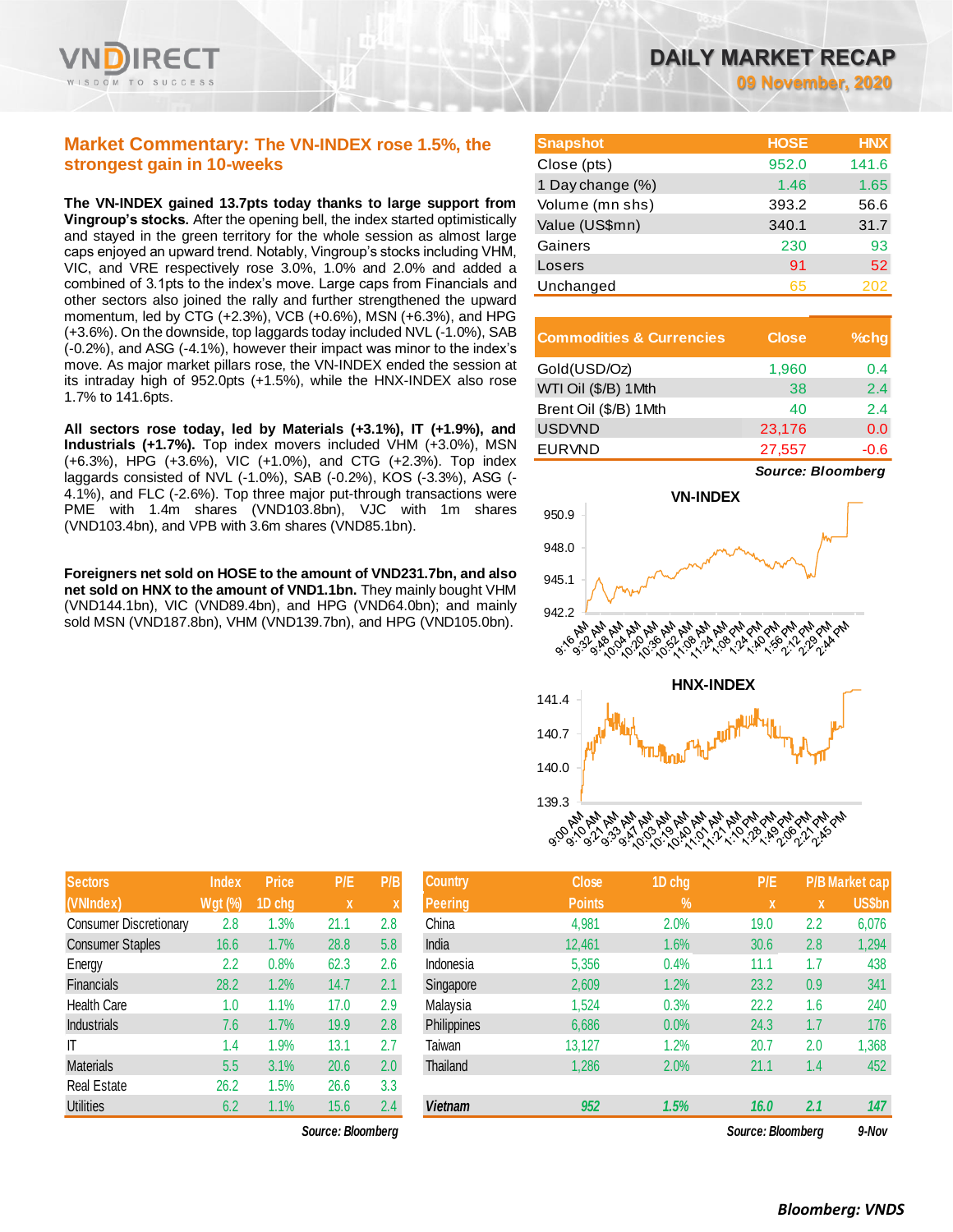

## **Market News**

### **Oil climbs near US\$38 after Biden victory; gold gains a third day**

Oil advanced near US\$38/barrel and gold climbed for a third day as President-elect Joe Biden prepared to transition into the White House even as Donald Trump rejected the outcome of the U.S. election. Crude futures in New York rose 2.3% and spot gold added 0.2% amid a broader rally in global stocks. The dollar extended declines. While Biden declared victory and prepared to navigate America's pandemic-hit economy out of crisis, the unresolved status of Senate control may dampen prospects for major stimulus before January. Meanwhile, Trump's campaign team mounted lawsuits in key states after alleging election fraud. Biden promised swift action against the pandemic and an orderly transfer of power during his victory speech over the weekend, but he inherits a divided country and an economy ravaged by the coronavirus as infections race toward 10 million. While a second Covid-19 wave across Europe is raising concerns about demand, trade data showed China is continuing to recover. *(Bloomberg)*

#### **M&A market in 2021 sees impetus**

The M&A market is forecast to see big changes since 1 January 2021 as the pandemic-induced slowdown wanes and the policy framework is radically improved. This was announced by experts at the press conference announcing Vietnam M&A Forum 2020 themed "Upsurging in the new normal" organised by Vietnam Investment Review on 5 November. AVM's report showed that along with the negative impact on M&A activities this year, the COVID-19 pandemic also helped investors take a step back and study their targets more carefully. Besides, the pandemic impacts reduced valuations and put more assets on the market, strongly favouring buyers. In addition, policy changes have also improved convenience for investors to make share contributions and purchases. Phan Duc Hieu, deputy head of the Central Institute of Economic Management, forecast M&A activities in Vietnam to change from the beginning of next year, when three amended laws will come into effect at the same time. Reformed corporate governance principles in the Law on Enterprises will also promote M&A activities. Both the Law on Enterprises and the Law on Securities have important changes, including the institutionalisation of international principles and best practices in corporate governance, which contributes to enhancing the legal framework. Vietnam has numerous charms for foreign investors, being the only country in the region to produce positive growth this year. In addition, the country's free trade agreements namely the Comprehensive and Progressive Agreement for Trans-Pacific Partnership (CPTPP), EU - Vietnam Free Trade Agreement (EVFTA) and EU - Vietnam Investment Protection (EVIPA) also make Vietnam more attractive for foreign investors. *(vietnamnet.vn)*

# **Coverage Universe Update**

### **VIB Commercial JSB (VIB) ─ Update – ADD (+6.7%)**

### **Upward trajectory of earnings to extend in 3Q20**

#### **3Q20 credit leapfrog driven by individual lending**

3Q20 net interest income grew 38% yoy to VND2,233bn due to 20.9% yoy loan growth and 52bp yoy rise in NIM. Loan book growth accelerated to 15.3% ytd at end-3Q20, more than double the growth of 6.7% ytd seen at end-2Q20. Individual lending widened 16.7% ytd at end-3Q20, vs 8.2% ytd at end-2Q20. 3Q20 non-interest income grew 35.5% yoy to VND798bn thanks to a 20.3% yoy growth in net fee income and a 111.9% yoy surge in income from bad debt collection. Cost-income ratio eased to 37.1% in 3Q20 from 41.4% in 3Q19, offsetting a 19.7% yoy increase in provision expense. Consequently, 3Q20 net profit (NP) jumped 52.4% yoy, extending the upward trajectory since 3Q19.

**9M20 NIM expanded on lower funding cost**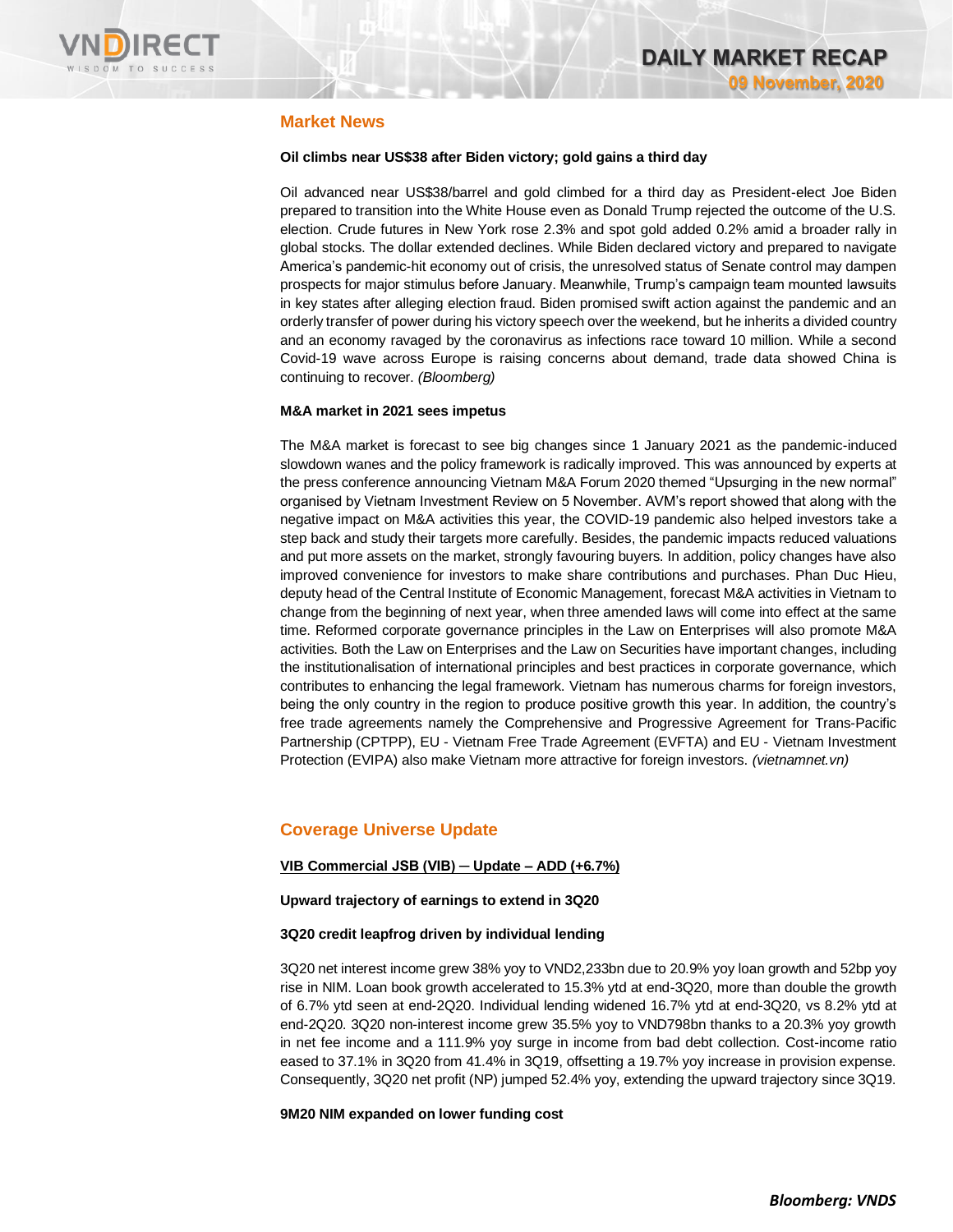

VIB enjoyed its highest annualised NIM of 4.1% in 3Q20, improving 15bp yoy on +5bp yoy asset yield (AY) and -10bp yoy cost of fund (COF). VIB's upward trend of both AY and COF halted since 1Q20 under key rates cut but deposit rates fell faster than lending rates. 3Q20 AY fell 20bp which was offsetted by a 39bp plunge in COF, leading to 18bp higher NIM since 1Q20. Together with a loan growth of 15.3% ytd in 9M20, NII rose 30.8% yoy. Also, non-II rose 43.3% yoy while CIR improved to 40.3%, offsetting a 27.1% yoy surge in provision expense. Therefore, NP rose 38.1% yoy in 9M20.

**DAILY MARKET RECAP** 

**09 November, 2020**

#### **Bad debt is still considerable**

Non-performing loan (NPL) ratio fell to 2.14% at end-3Q20 from 2.37% at end-2Q20 while loan loss reserve (LLR) slightly dropped to 48.3% at end-3Q20 from 49.8% at end-2Q20. VIB increased writingoff bad debt in 3Q20, which made the annualized write-off rate rise to 0.36% in 9M20 from 0.12% in 1H20, helping to improve NPL ratio.

#### **We increase EPS forecast by 7.4%-12.9% in FY20-22F**

We raise our FY20/21F loan growth forecast to 20%/24% vs.18%/23% previously to reflect the expansion in credit demand in the past two months. Our revised FY20-22F NIM rise by 11-18bp on lower funding cost driven by ongoing loosening monetary policy in FY21F. We revise CIR down to c.43% from 44% in FY20-22F. Hence, NP is expected to grow 21.9%/14.1%/15.6% in FY20/21/22F vs. our previous forecast of 7.9%/17.8%/17.7%.

#### **Reiterate Add with higher TP of VND35,000**

Our new TP is VND35,000 (+33.1%) on the FY20-22F earnings upgrade and a higher FY21F P/BV (1.3x from 1.1x) to reflect the stock's migration to Ho Chi Minh Stock Exchange. VIB is officially listed on 10 Nov 20. Hence, market price of VND32,800 is VIB's closing price of its last day transaction on UPCOM on 29 Oct 20. Our TP is based on residual income valuation (COE: 15%; LTG: 3.0%) and 1.3x FY21F P/BV, weighting equally. Upside catalysts are better-than-expected loan and NIM rise. Downside risk would be higher-than-expected bad debt.

*Read the full report[: HERE](https://nhanha-public-api.vndirect.com.vn/click/OGE0ODlmZDA3NTYyMzU3MDAxNzU2MmUzNWNiMzEyMTE=/Y2I2YzZkMDJmYzlmNDM4ODk3MDkzZGU3NDQwMDU4MWE=/cb6c6d02fc9f438897093de74400581a-VIB_Update_20201106.pdf/cmVzZWFyY2hAdm5kaXJlY3QuY29tLnZu/MjQwMTU=)*

# **Notable Corporate Events**

**Thanh Thanh Cong Tourist JSC (VNG VN, HOSE) - Business results:** VNG's 9M20 revenue jumped 14.3% yoy to VND4,424bn, while its after-tax profit plunged 23.3% yoy to VND414.1bn. 9M20 revenue has completed 66% of the company's annual target, while after-tax profit has exceeded its full-year plan of VND246bn loss. *(Ndh.vn)*

*<to be continued>*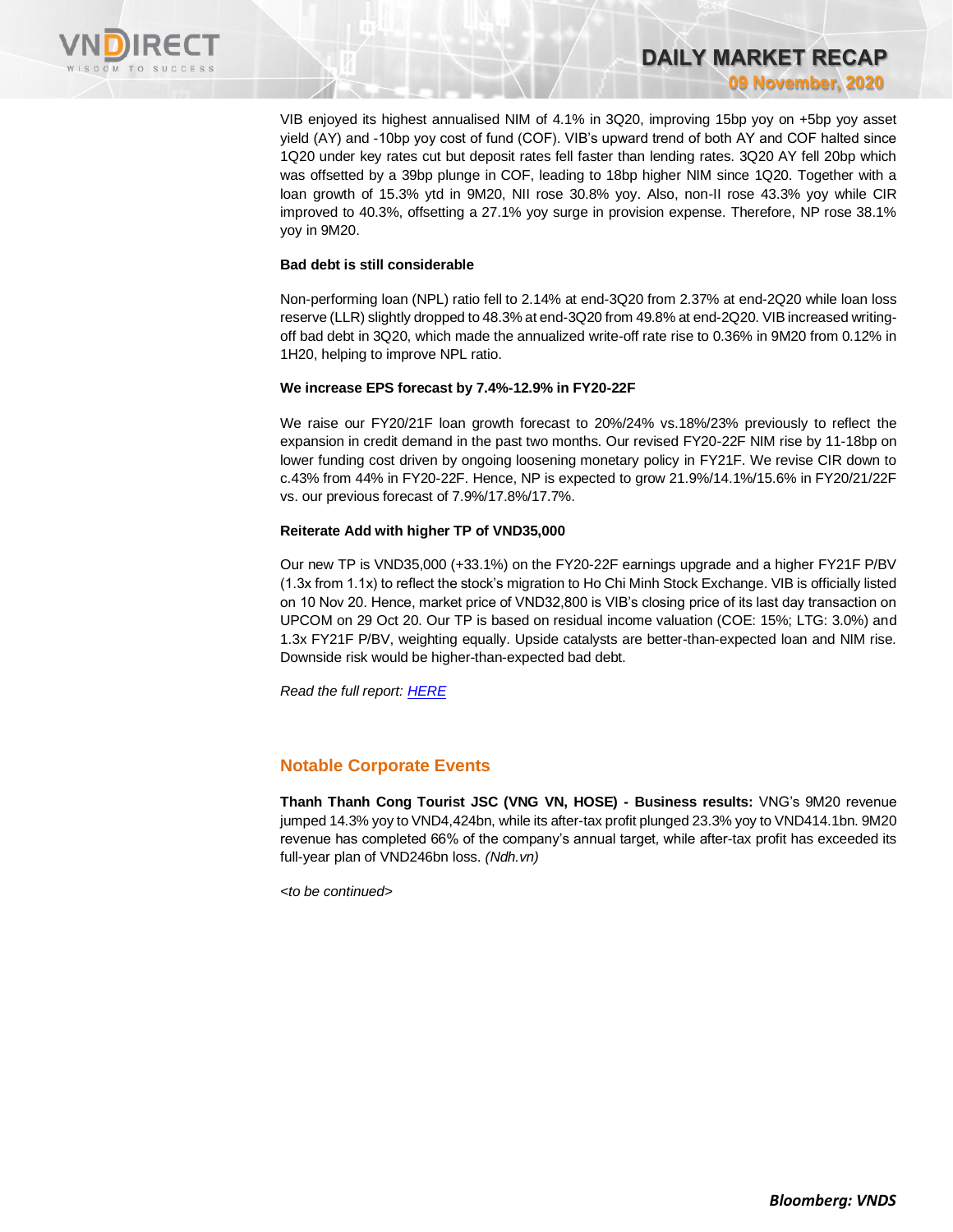

# **COVERAGE SUMMARY**

|                 |                    | <b>Adjusted target</b> |                       |               |                |                      |
|-----------------|--------------------|------------------------|-----------------------|---------------|----------------|----------------------|
| <b>Ticker</b>   | <b>Close price</b> |                        | <b>Dividend yield</b> | <b>Upside</b> | Recommendation | <b>Latest report</b> |
|                 |                    | price                  |                       |               |                |                      |
| PC <sub>1</sub> | 24,250             | 17,200                 | 0.0%                  | $-29.1%$      | REDUCE         | Link                 |
| <b>LPB</b>      | 12,350             | 11,000                 | 0.0%                  | $-10.9%$      | <b>REDUCE</b>  | Link                 |
| NLG             | 27,250             | 39,600                 | 1.9%                  | 47.2%         | ADD            | Link                 |
| <b>ACV</b>      | 63,100             | 79,400                 | 0.8%                  | 26.7%         | <b>ADD</b>     | Link                 |
| <b>DPM</b>      | 17,750             | 17,100                 | 5.6%                  | 1.9%          | HOLD           | Link                 |
| QNS             | 32,700             | 44,300                 | 1.5%                  | 37.0%         | ADD            | Link                 |
| <b>LTG</b>      | 23,800             | 27,300                 | 6.7%                  | 21.4%         | ADD            | Link                 |
| VCB             | 85,500             | 89,200                 | 0.9%                  | 5.3%          | <b>HOLD</b>    | Link                 |
| MBB             | 18,250             | 22,900                 | 3.3%                  | 28.8%         | ADD            | Link                 |
| <b>VPB</b>      | 23,850             | 25,000                 | 0.0%                  | 4.8%          | <b>HOLD</b>    | Link                 |
| <b>TCM</b>      | 28,000             | 26,400                 | 1.9%                  | $-3.8%$       | <b>HOLD</b>    | Link                 |
| <b>HPG</b>      | 31,500             | 27,300                 | 1.4%                  | $-12.0%$      | REDUCE         | Link                 |
| <b>PVT</b>      | 14,100             | 14,400                 | 2.8%                  | 5.0%          | <b>HOLD</b>    | Link                 |
| <b>STK</b>      | 18,700             | 22,400                 | 6.3%                  | 26.1%         | ADD            | Link                 |
| <b>PNJ</b>      | 74,000             | 78,800                 | 1.6%                  | 8.1%          | <b>HOLD</b>    | Link                 |
| <b>KDH</b>      | 24,850             | 29,100                 | 2.0%                  | 19.1%         | ADD            | Link                 |
| <b>DCM</b>      | 13,050             | 9,900                  | 6.9%                  | $-17.2%$      | <b>REDUCE</b>  | Link                 |
| ACB             | 25,400             | 28,200                 | 0.0%                  | 11.0%         | HOLD           | Link                 |
| GAS             | 71,400             | 70,000                 | 5.8%                  | 3.8%          | <b>HOLD</b>    | <b>Link</b>          |
| <b>PVS</b>      | 13,700             | 15,900                 | 5.1%                  | 21.2%         | ADD            | Link                 |
| <b>PVD</b>      | 11,350             | 11,700                 | 0.0%                  | 3.1%          | <b>HOLD</b>    | Link                 |
| <b>MSH</b>      | 35,200             | 51,600                 | 9.9%                  | 56.5%         | ADD            | Link                 |
| <b>MWG</b>      | 105,700            | 138,400                | 1.6%                  | 32.6%         | ADD            | Link                 |
| <b>POW</b>      | 10,050             | 13,600                 | 0.0%                  | 35.3%         | ADD            | Link                 |
| <b>TCB</b>      | 22,050             | 27,400                 | 0.0%                  | 24.3%         | ADD            | Link                 |
| ${\sf PPC}$     | 22,550             | 27,400                 | 8.9%                  | 30.4%         | ADD            | Link                 |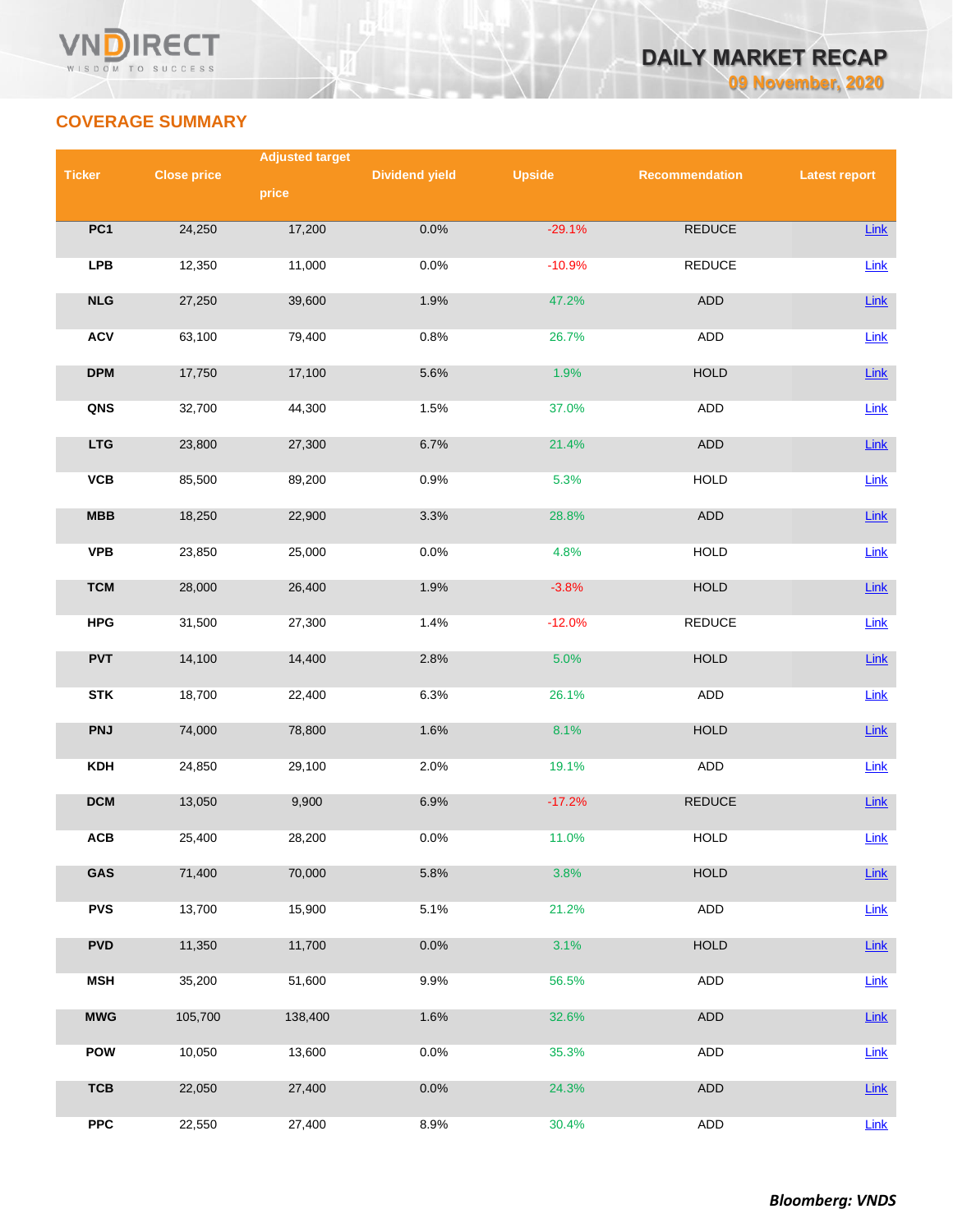

# **DAILY MARKET RECAP**

**09 November, 2020**

|                 |                    | <b>Adjusted target</b> |                       |               |                |                      |
|-----------------|--------------------|------------------------|-----------------------|---------------|----------------|----------------------|
| <b>Ticker</b>   | <b>Close price</b> |                        | <b>Dividend yield</b> | <b>Upside</b> | Recommendation | <b>Latest report</b> |
|                 |                    | price                  |                       |               |                |                      |
|                 |                    |                        |                       |               |                |                      |
| VIB             | 32,800             | 35,000                 | 0.0%                  | 6.7%          | <b>HOLD</b>    | Link                 |
|                 |                    |                        |                       |               |                |                      |
| <b>KBC</b>      | 14,400             | 17,500                 | 0.0%                  | 21.5%         | <b>ADD</b>     | Link                 |
|                 |                    |                        |                       |               |                |                      |
| <b>VNM</b>      | 108,800            | 107,500                | 5.1%                  | 3.9%          | <b>HOLD</b>    | Link                 |
| <b>VHM</b>      | 78,000             | 104,300                | 1.3%                  | 35.0%         | ADD            | Link                 |
|                 |                    |                        |                       |               |                |                      |
| <b>VJC</b>      | 106,000            | 103,400                | 0.8%                  | $-1.6%$       | <b>HOLD</b>    | Link                 |
|                 |                    |                        |                       |               |                |                      |
| <b>VHC</b>      | 44,000             | 51,800                 | 4.6%                  | 22.3%         | <b>ADD</b>     | Link                 |
|                 |                    |                        |                       |               |                |                      |
| <b>VRE</b>      | 26,100             | 38,000                 | 5.7%                  | 51.3%         | <b>ADD</b>     | Link                 |
|                 |                    |                        |                       |               |                |                      |
| <b>GMD</b>      | 24,900             | 25,400                 | 4.0%                  | 6.0%          | <b>HOLD</b>    | Link                 |
| <b>DBC</b>      | 42,500             | 52,300                 | 3.5%                  | 26.6%         | <b>ADD</b>     | Link                 |
|                 |                    |                        |                       |               |                |                      |
| <b>FPT</b>      | 53,400             | 61,700                 | 3.2%                  | 18.7%         | <b>ADD</b>     | Link                 |
|                 |                    |                        |                       |               |                |                      |
| <b>MML</b>      | 43,500             | 73,700                 | 0.0%                  | 69.4%         | ADD            | Link                 |
|                 |                    |                        |                       |               |                |                      |
| <b>CRE</b>      | 25,500             | 22,000                 | 3.4%                  | $-10.4%$      | <b>REDUCE</b>  | Link                 |
|                 |                    |                        |                       |               |                |                      |
| NT <sub>2</sub> | 22,750             | 30,100                 | 8.9%                  | 41.2%         | <b>ADD</b>     | Link                 |
| <b>VTP</b>      | 110,100            | 130,700                | 1.3%                  | 20.1%         | ADD            | Link                 |
|                 |                    |                        |                       |               |                |                      |
| <b>SCS</b>      | 119,500            | 144,500                | 4.2%                  | 25.1%         | <b>ADD</b>     | Link                 |
|                 |                    |                        |                       |               |                |                      |
| <b>HDG</b>      | 24,800             | 29,600                 | 4.0%                  | 23.4%         | <b>ADD</b>     | $Link$               |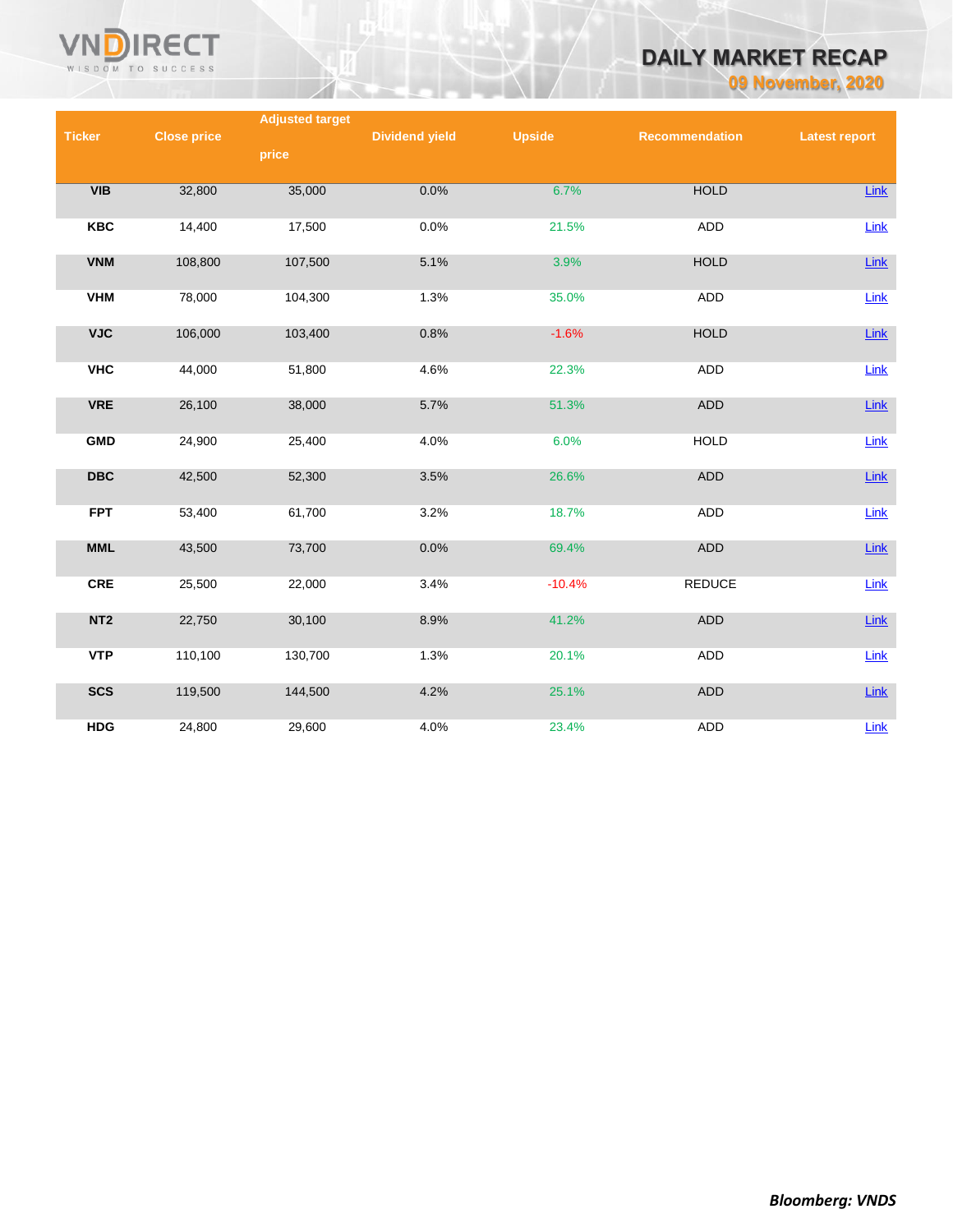# **MARKET MOVEMENTS**

WISDOM TO SUCCESS

**RECT** 

|                                  | <b>HOSE</b>  |       |      |         |              |  |  |  |  |  |  |
|----------------------------------|--------------|-------|------|---------|--------------|--|--|--|--|--|--|
| <b>VND</b><br><b>Top gainers</b> |              |       |      |         |              |  |  |  |  |  |  |
| <b>Ticker</b>                    | Last         | Cha   | %chq | Vol.    | <b>Index</b> |  |  |  |  |  |  |
|                                  | <b>Price</b> |       |      |         | impact       |  |  |  |  |  |  |
| TNT                              | 1.840        | 120   | 6.98 | 452,760 | 0.001        |  |  |  |  |  |  |
| <b>VDS</b>                       | 8,130        | 530   | 6.97 | 3,020   | 0.015        |  |  |  |  |  |  |
| <b>TNC</b>                       | 29,150       | 1,900 | 6.97 | 1,070   | 0.010        |  |  |  |  |  |  |
| <b>DGC</b>                       | 45,350       | 2,950 | 6.96 | 3.90MLN | 0.123        |  |  |  |  |  |  |
| VAF                              | 9,860        | 640   | 6.94 | 10      | 0.007        |  |  |  |  |  |  |

| <b>Top losers</b> |              |          |         |       | <b>VND</b>   |
|-------------------|--------------|----------|---------|-------|--------------|
| <b>Ticker</b>     | Last         | Cha      | %chq    | Vol.  | <b>Index</b> |
|                   | <b>Price</b> |          |         |       | impact       |
| <b>SVT</b>        | 14.900       | $-1,100$ | $-6.88$ | 2,140 | $-0.004$     |
| <b>MCP</b>        | 26,500       | $-1,950$ | $-6.85$ | 210   | $-0.008$     |
| <b>DXV</b>        | 3.450        | $-250$   | $-6.76$ | 500   | $-0.001$     |
| <b>SRF</b>        | 12,600       | $-850$   | $-6.32$ | 1,040 | $-0.008$     |
| <b>KPF</b>        | 12,900       | $-800$   | $-5.84$ | 1,890 | $-0.004$     |

|               | <b>Top index movers</b> |       |      |                |              |  |  |  |  |  |
|---------------|-------------------------|-------|------|----------------|--------------|--|--|--|--|--|
| <b>Ticker</b> | Last                    | Cha   | %chq | Vol.           | <b>Index</b> |  |  |  |  |  |
|               | <b>Price</b>            |       |      |                | impact       |  |  |  |  |  |
| <b>VHM</b>    | 78,000                  | 2,300 | 3.04 | 3.75MLN        | 2.164        |  |  |  |  |  |
| <b>MSN</b>    | 95,600                  | 5,700 | 6.34 | 2.47MLN        | 1.881        |  |  |  |  |  |
| <b>HPG</b>    | 31,500                  | 1,100 |      | 3.62 18.31 MLN | 1.024        |  |  |  |  |  |
| <b>VIC</b>    | 106,100                 | 1,000 | 0.95 | 803.680        | 0.950        |  |  |  |  |  |
| <b>CTG</b>    | 30,950                  | 700   | 2.31 | 7.89MLN        | 0.732        |  |  |  |  |  |

| <b>VND</b><br><b>Top index laggers</b> |              |          |         |                |              |  |  |  |  |
|----------------------------------------|--------------|----------|---------|----------------|--------------|--|--|--|--|
| <b>Ticker</b>                          | Last         | Chg      | %chq    | Vol.           | <b>Index</b> |  |  |  |  |
|                                        | <b>Price</b> |          |         |                | impact       |  |  |  |  |
| <b>NVL</b>                             | 61,500       | $-600$   | $-0.97$ | 1.74MLN        | $-0.166$     |  |  |  |  |
| <b>SAB</b>                             | 183,700      | $-400$   | $-0.22$ | 98,730         | $-0.072$     |  |  |  |  |
| <b>KOS</b>                             | 30,600       | $-1,050$ | $-3.32$ | 300.940        | $-0.031$     |  |  |  |  |
| <b>ASG</b>                             | 35,500       | $-1,500$ | $-4.05$ | 23.670         | $-0.027$     |  |  |  |  |
| <b>FLC</b>                             | 4,800        | $-130$   |         | -2.64 36.79MLN | $-0.026$     |  |  |  |  |

| <b>VND</b><br>Top liquidity |                      |     |      |                 | <b>Top liquidity</b>   |               |                      |        |         |                 |                        |
|-----------------------------|----------------------|-----|------|-----------------|------------------------|---------------|----------------------|--------|---------|-----------------|------------------------|
| <b>Ticker</b>               | Last<br><b>Price</b> | Chg | %chq | Val.<br>(VNDbn) | <b>Index</b><br>impact | <b>Ticker</b> | Last<br><b>Price</b> | Chg    | $%$ chg | Val.<br>(VNDbn) | <b>Index</b><br>impact |
| <b>VND</b>                  | 16.050               | 300 | 1.90 | 19              | 0.019                  | <b>PVL</b>    | 1.100                | $-100$ | $-8.33$ |                 | $-0.004$               |
| <b>HNG</b>                  | 11,200               | 350 | 3.23 | 16              | 0.109                  | <b>ACB</b>    | 25,400               | 300    | 1.20    | 149             | 0.609                  |
| <b>HQC</b>                  | 1.640                | 10  | 0.61 | 6               | 0.001                  | <b>SGH</b>    | 39,200               | 0      | 0.00    |                 | 0.000                  |
| <b>SSC</b>                  | 51,900               | 0   | 0.00 | $\overline{0}$  | 0.000                  | <b>DZM</b>    | 3,300                | 0      | 0.00    | 0               | 0.000                  |
| <b>VDS</b>                  | 8,130                | 530 | 6.97 | 0               | 0.015                  | <b>SHN</b>    | 8,300                | 0      | 0.00    |                 | 0.000                  |

*Source: Bloomberg*

|                    |              | <b>HOSE</b> |      |         |              |                    |              | <b>HNX</b> |       |         |              |
|--------------------|--------------|-------------|------|---------|--------------|--------------------|--------------|------------|-------|---------|--------------|
| <b>Top gainers</b> |              |             |      |         | <b>VND</b>   | <b>Top gainers</b> |              |            |       |         | <b>VND</b>   |
| Ticker             | Last         | Chg         | %chg | Vol.    | <b>Index</b> | Ticker             | Last         | Chg        | %chg  | Vol.    | <b>Index</b> |
|                    | <b>Price</b> |             |      |         | impact       |                    | <b>Price</b> |            |       |         | impact       |
| TNT                | 1,840        | 120         | 6.98 | 452.760 | 0.001        | BII                | 1,100        | 100        | 10.00 | 114.300 | 0.004        |
| <b>VDS</b>         | 8,130        | 530         | 6.97 | 3,020   | 0.015        | <b>CKV</b>         | 13,200       | 1,200      | 10.00 | 100     | 0.001        |
| <b>TNC</b>         | 29,150       | 1.900       | 6.97 | 1.070   | 0.010        | <b>PJC</b>         | 25,300       | 2,300      | 10.00 | 100     | 0.008        |
| <b>DGC</b>         | 45,350       | 2,950       | 6.96 | 3.90MLN | 0.123        | <b>SAF</b>         | 52,800       | 4,800      | 10.00 | 300     | 0.010        |
| <b>VAF</b>         | 9,860        | 640         | 6.94 | 10      | 0.007        | TPH                | 10,000       | 900        | 9.89  | 11,800  | 0.001        |
|                    |              |             |      |         |              |                    |              |            |       |         |              |

| <b>Top losers</b> |              |          |         |        | <b>VND</b>   | <b>Top losers</b> |              |          |          |       | <b>VND</b>   |
|-------------------|--------------|----------|---------|--------|--------------|-------------------|--------------|----------|----------|-------|--------------|
| Ticker            | Last         | Chg      | $%$ chg | Vol.   | <b>Index</b> | Ticker            | Last         | Chg      | $%$ chg  | Vol.  | <b>Index</b> |
|                   | <b>Price</b> |          |         |        | impact       |                   | <b>Price</b> |          |          |       | impact       |
| SVT               | 14.900       | $-1,100$ | $-6.88$ | 2,140  | $-0.004$     | <b>NST</b>        | 8,100        | $-900$   | $-10.00$ | 9,500 | $-0.002$     |
| <b>MCP</b>        | 26,500       | $-1.950$ | $-6.85$ | 210    | $-0.008$     | <b>GDW</b>        | 23,800       | $-2.600$ | $-9.85$  | 1.600 | $-0.004$     |
| <b>DXV</b>        | 3.450        | $-250$   | $-6.76$ | 500    | $-0.001$     | <b>SDN</b>        | 17.900       | $-1.900$ | $-9.60$  | 100   | $-0.001$     |
| <b>SRF</b>        | 12,600       | $-850$   | $-6.32$ | 1,040  | $-0.008$     | <b>VCC</b>        | 10.400       | $-1.100$ | $-9.57$  | 3,000 | $-0.007$     |
| KPF               | 12,900       | $-800$   | $-5.84$ | 890. ا | $-0.004$     | TТC               | 11,400       | $-1,200$ | $-9.52$  | 200   | $-0.004$     |

|            | <b>Top index movers</b> |       |      |                | <b>VND</b>   | Top index movers |              |       |      |         | <b>VND</b>   |
|------------|-------------------------|-------|------|----------------|--------------|------------------|--------------|-------|------|---------|--------------|
| Ticker     | Last                    | Chg   | %chq | Vol.           | <b>Index</b> | Ticker           | Last         | Chg   | %chq | Vol.    | <b>Index</b> |
|            | <b>Price</b>            |       |      |                | impact       |                  | <b>Price</b> |       |      |         | impact       |
| VHM        | 78.000                  | 2.300 | 3.04 | 3.75MLN        | 2.164        | <b>SHB</b>       | 17.000       | 900   | 5.59 | 7.66MLN | 1.251        |
| <b>MSN</b> | 95,600                  | 5,700 |      | 6.34 2.47MLN   | 1.881        | <b>ACB</b>       | 25,400       | 300   | 1.20 | 5.90MLN | 0.610        |
| HPG        | 31.500                  | 1.100 |      | 3.62 18.31 MLN | 1.024        | VIX              | 15.700       | 1.400 | 9.79 | 2.28MLN | 0.142        |
| VIC        | 106.100                 | 1,000 | 0.95 | 803.680        | 0.950        | <b>SHS</b>       | 13,300       | 300   | 2.31 | 2.14MLN | 0.058        |
| CTG        | 30,950                  | 700   | 2.31 | 7.89MLN        | 0.732        | TNG              | 13,300       | 1,100 | 9.02 | 2.77MLN | 0.052        |
|            |                         |       |      |                |              |                  |              |       |      |         |              |

| <b>VND</b><br>Top index laggers |                      |          |         |                |              | Top index laggers |                      |          |         |         |              |
|---------------------------------|----------------------|----------|---------|----------------|--------------|-------------------|----------------------|----------|---------|---------|--------------|
| Ticker                          | Last<br><b>Price</b> | Chg      | $%$ chg | Vol.           | <b>Index</b> | Ticker            | Last<br><b>Price</b> | Chg      | $%$ chg | Vol.    | <b>Index</b> |
|                                 |                      |          |         |                | impact       |                   |                      |          |         |         | impact       |
| NVL                             | 61.500               | $-600$   | $-0.97$ | 1.74MLN        | $-0.166$     | VIF               | 16.500               | $-1.200$ | $-6.78$ | 9.600   | $-0.042$     |
| <b>SAB</b>                      | 183,700              | $-400$   | $-0.22$ | 98.730         | $-0.072$     | <b>NVB</b>        | 8,700                | $-100$   | $-1.14$ | 1.79MLN | $-0.039$     |
| KOS                             | 30.600               | $-1.050$ | $-3.32$ | 300.940        | $-0.031$     | <b>PHP</b>        | 12.600               | $-700$   | $-5.26$ | 23,400  | $-0.023$     |
| ASG                             | 35,500               | $-1.500$ | $-4.05$ | 23,670         | $-0.027$     | <b>CTB</b>        | 28,600               | $-1.600$ | $-5.30$ | 2,000   | $-0.013$     |
| <b>FLC</b>                      | 4,800                | $-130$   |         | -2.64 36.79MLN | $-0.026$     | <b>SRA</b>        | 9,600                | $-300$   | $-3.03$ | 380.200 | $-0.007$     |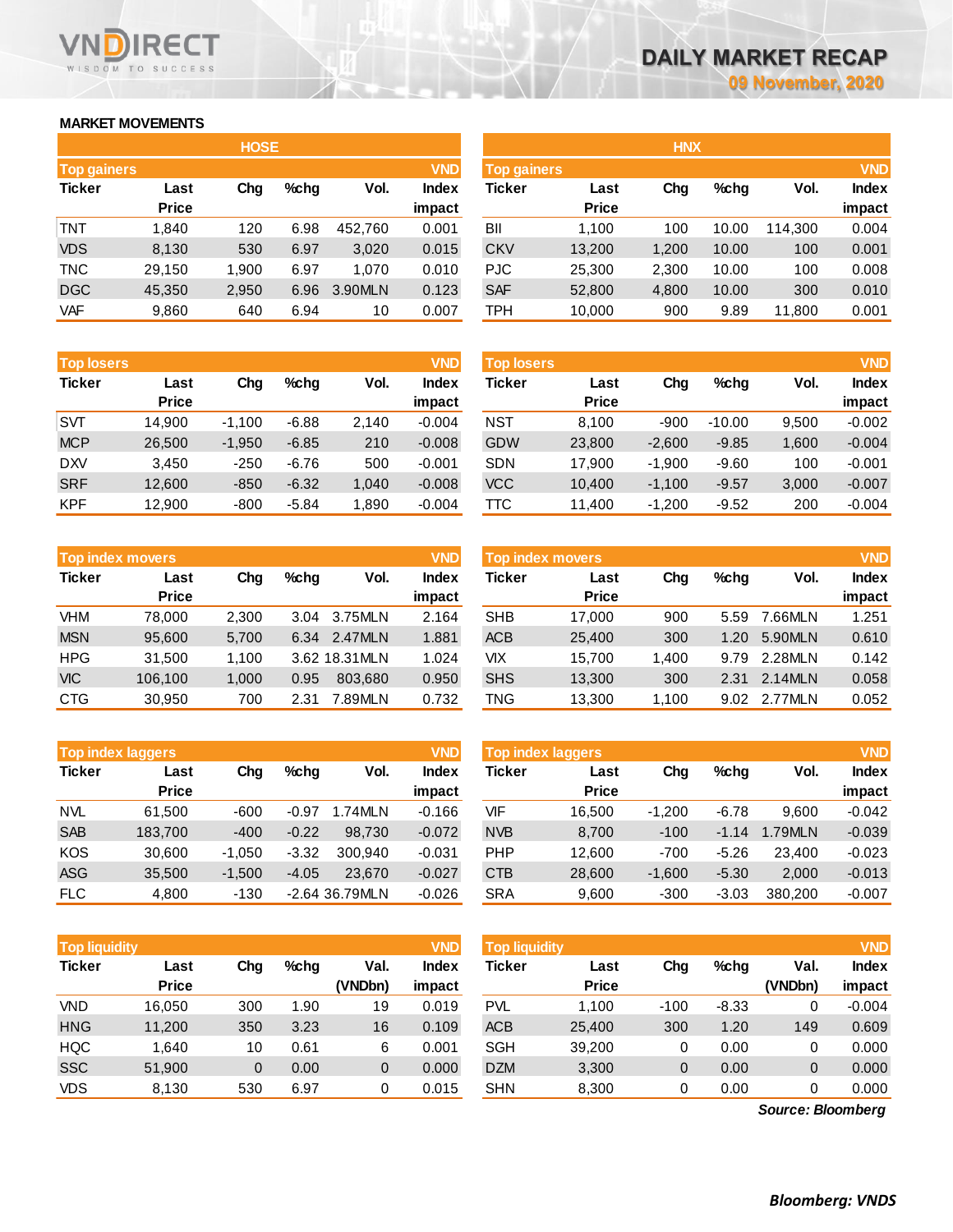

# **DAILY MARKET RECAP**

**09 November, 2020**

### **FOREIGN ACTIVITIES**

| <b>Volume (Mn'shs)</b> | <b>HOSE</b> | <b>HNX</b> | <b>Value (VND'bn)</b> | <b>HOSE</b> | <b>HNX</b> |
|------------------------|-------------|------------|-----------------------|-------------|------------|
| <b>BUY</b>             | 21.2        | 0.5        | <b>BUY</b>            | 761.0       | 8.0        |
| % of market            | 5.7%        | $0.9\%$    | % of market           | 9.9%        | 1.1%       |
| <b>SELL</b>            | 27.5        |            | <b>SELL</b>           | 992.7       | 9.1        |
| % of market            | 7.4%        | $1.2\%$    | % of market           | 12.9%       | 1.2%       |
| <b>NET BUY (SELL)</b>  | (6.3)       |            | <b>NET BUY (SELL)</b> | (231.7)     | (1.1)      |

*Source: HSX, HNX*



# **Foreign net buy/sell (30 days) in VND'bn**

| <b>YTD ACCUMULATION</b> |             |            |                       |             |                               |
|-------------------------|-------------|------------|-----------------------|-------------|-------------------------------|
| <b>Volume (MIn'shs)</b> | <b>HOSE</b> | <b>HNX</b> | <b>Value (VND'bn)</b> | <b>HOSE</b> | <b>HNX</b>                    |
| <b>BUY</b>              | 4,046.6     | 170.6      | <b>BUY</b>            | 152,425.9   | 2,891.6                       |
| % of market             | 6.2%        | $1.4\%$    | % of market           | 13.2%       | 1.7%                          |
| <b>SELL</b>             | 5,295.4     | 420.4      | <b>SELL</b>           | 166,687.6   | 5,233.2                       |
| % of market             | 8.2%        | 3.6%       | % of market           | 14.4%       | 3.1%                          |
| <b>NET BUY (SELL)</b>   | (1,248.8)   | (249.8)    | <b>NET BUY (SELL)</b> | (14,261.7)  | (2,341.6)<br>$0.4110V$ $110V$ |

*Source: HSX, HNX*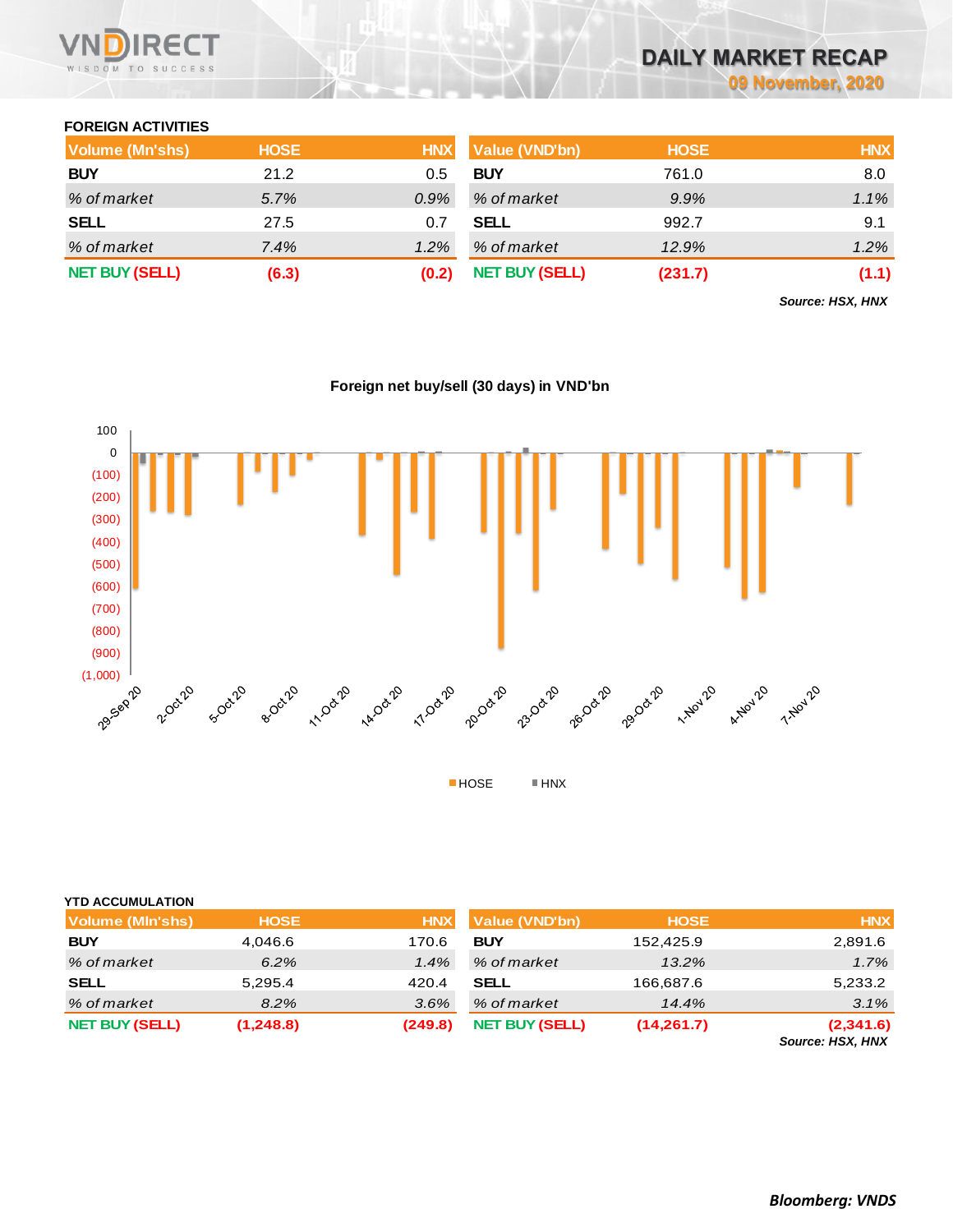**09 November, 2020**

## **TOP 60 MARKET CAP STOCKS SNAPSHOT ON HOSE**

ECT

 $\checkmark$ 

|                                           |                            |                  |                        |                |                |                                                   |              |              |                                                 |                                 | <b>09 November, 2020</b> |                    |                    |
|-------------------------------------------|----------------------------|------------------|------------------------|----------------|----------------|---------------------------------------------------|--------------|--------------|-------------------------------------------------|---------------------------------|--------------------------|--------------------|--------------------|
| TOP 60 MARKET CAP STOCKS SNAPSHOT ON HOSE |                            |                  |                        |                |                |                                                   |              |              |                                                 |                                 |                          |                    |                    |
| No. Ticker                                | <b>Price</b><br><b>VND</b> | 1M               | Price change (%)<br>3M | 6M             | <b>US\$mln</b> | Mkt. Cap Outs. Vol. Float ratio<br><b>MIn'shs</b> | $\%$         |              | Avail. Fil Ave. daily vol.<br>$% (30 days-shs)$ | P/E<br>$\pmb{\chi}$             | P/B<br>$\pmb{\chi}$      | <b>ROE</b><br>$\%$ | <b>ROA</b><br>$\%$ |
| 1 VIC VM                                  | 106,100                    | 13.4             | 21.3                   | 8.8            | 15,485         | 3,382                                             | 23.2         | 22.9         | 603.699                                         | 39.9                            | 4.2                      | 11.0               | 2.2                |
| 2 VCB VM                                  | 85,500                     | 0.8              | 3.1                    | 16.3           | 13,683         | 3,709                                             | 25.2         | 6.4          | 882,574                                         | 18.5                            | 3.4                      | 19.7               | 1.5                |
| 3 VHM VM                                  | 78,000                     | 1.3              | $-2.0$                 | 10.0           | 11,071         | 3,290                                             | 23.4         | 27.1         | 2,238,132                                       | 11.3                            | 3.4                      | 35.4               | 11.9               |
| 4 VNM VM                                  | 108,800                    | 2.0              | 13.0                   | 24.3           | 9,810          | 2,090                                             | 35.2         | 42.0         | 1,852,116                                       | 22.7                            | 7.7                      | 35.3               | 24.6               |
| 5 BID VM<br>6 GAS VM                      | 39,250                     | $-2.7$           | 3.0<br>1.7             | 3.3<br>2.6     | 6,812          | 4,022                                             | 19.0<br>4.2  | 12.7         | 2,079,098                                       | 18.5                            | 2.0<br>2.9               | 12.5<br>19.7       | 0.6<br>14.6        |
| 7 SAB VM                                  | 71,400<br>183,700          | $-3.9$<br>$-4.8$ | $-0.2$                 | 6.8            | 5,896<br>5,083 | 1,914<br>641                                      | 10.4         | 46.0<br>36.9 | 863,072<br>99,896                               | 15.0<br>29.1                    | 5.9                      | 22.6               | 16.3               |
| 8 CTG VM                                  | 30,950                     | 11.9             | 36.0                   | 48.1           | 4,972          | 3,723                                             | 35.5         | 0.7          | 8,629,282                                       | 10.5                            | 1.4                      | 14.0               | 0.9                |
| 9 MSN VM                                  | 95,600                     | 40.4             | 76.7                   | 56.7           | 4,846          | 1,175                                             | 36.7         | 14.5         | 3,722,862                                       | 46.3                            | 5.5                      | 8.9                | 2.7                |
| 10 HPG VM                                 | 31,500                     | 10.5             | 30.2                   | 61.5           | 4,503          | 3,313                                             | 54.2         | 15.2         | 17,004,040                                      | 9.7                             | 1.9                      | 21.3               | 10.0               |
| 11 TCB VM                                 | 22,050                     | 3.3              | 15.1                   | 16.7           | 3,330          | 3,500                                             | 70.0         | 0.0          | 19,838,770                                      | 6.8                             | 1.1                      | 17.7               | 3.0                |
| 12 GVR VM                                 | 15,400                     | 12.4             | 45.3                   | 28.3           | 2,658          | 4,000                                             | 100.0        | 12.3         | 4,269,411                                       | 20.3                            | 1.4                      | 6.6                | 3.9                |
| 13 NVL VM                                 | 61,500                     | $-1.8$           | $-4.8$                 | 14.1           | 2,615          | 986                                               | 28.8         | 32.8         | 1,375,454                                       | 10.5                            | 2.4                      | 24.7               | 5.6                |
| 14 VREVM                                  | 26,100                     | $-5.6$           | $-1.1$                 | 3.2            | 2,559          | 2,272                                             | 39.7         | 19.0         | 4,147,779                                       | 26.1                            | 2.1                      | 8.1                | 5.9                |
| 15 PLX VM                                 | 48,500                     | $-2.5$           | 8.7                    | 10.7           | 2,551          | 1,219                                             | 9.9          | 4.0          | 277,806                                         | 71.1                            | 2.9                      | 4.3                | 1.6                |
| 16 VPB VM                                 | 23,850                     | 1.9              | 12.2                   | 4.6            | 2,509          | 2,438                                             | 73.3         | 0.2          | 7,279,026                                       | 5.8                             | 1.2                      | 22.2               | 2.6                |
| 17 VJC VM                                 | 106,000                    | 1.5              | 5.7                    | $-11.7$        | 2,396          | 524                                               | 46.2         | 12.6         | 470,248                                         | <b>N/A</b>                      | 4.0                      | $-5.6$             | $-1.8$             |
| 18 MBB VM                                 | 18,250                     | 4.0              | 28.8                   | 26.4           | 2,184          | 2,773                                             | 66.9         | 0.0          | 7,128,201                                       | 6.1                             | 1.1                      | 20.0               | 2.0                |
| 19 MWG VM                                 | 105,700                    | $-3.0$           | 34.5                   | 26.1           | 2,064          | 453                                               | 89.1         | 0.0          | 882,806                                         | 12.4                            | 3.1                      | 29.0               | 10.5               |
| 20 FPT VM                                 | 53,400                     | 5.1              | 13.4                   | 14.4           | 1,806          | 784                                               | 75.8         | 0.0          | 2,154,312                                       | 12.6                            | 2.8                      | 23.1               | 9.5                |
| 21 BCM VM                                 | 39,600                     | $-0.8$           | <b>N/A</b>             | <b>N/A</b>     | 1,768          | 1,035                                             | 100.0        | 47.2         | 28,840                                          | <b>N/A</b>                      | 2.7                      | <b>N/A</b>         | <b>N/A</b>         |
| 22 BVHVM                                  | 52,900                     | 6.2              | 17.8                   | 10.4           | 1,694          | 742                                               | 31.9         | 20.6         | 1,111,211                                       | 30.6                            | 1.9                      | 7.1                | 1.0                |
| 23 HVN VM<br>24 HDB VM                    | 26,000                     | $-2.6$           | 9.9                    | $-3.5$         | 1,591          | 1,418                                             | 3.9<br>68.3  | 20.8         | 454,935<br>1,973,009                            | <b>N/A</b>                      | 5.4                      | $-83.7$            | $-14.7$            |
| 25 STB VM                                 | 25,450<br>13,700           | 3.9              | 27.0                   | 47.7           | 1,379<br>1,066 | 1,256<br>1,804                                    | 96.4         | 1.8<br>14.5  | 18,057,130                                      | 7.4<br>10.4                     | 1.5                      | 21.5<br>8.7        | 1.8<br>0.5         |
| 26 POW VM                                 | 10,050                     | 1.1<br>$-4.7$    | 31.1<br>6.9            | 43.9<br>$-0.5$ | 1,016          | 2,342                                             | 87.9         | 39.3         | 5,880,783                                       | 14.8                            | 0.9<br>0.8               | 5.8                | 2.7                |
| 27 EIB VM                                 | 17,300                     | 0.9              | 2.4                    | 13.4           | 918            | 1,229                                             | 94.0         | 0.0          | 346,584                                         | 24.9                            | 1.3                      | 5.3                | 0.6                |
| 28 TPB VM                                 | 24,500                     | $-1.6$           | 17.2                   | 35.4           | 863            | 817                                               | 53.4         | 0.0          | 2,435,130                                       | 5.6                             | 1.3                      | 26.3               | 2.1                |
| 29 BHN VM                                 | 71,900                     | 2.7              | 47.9                   | 26.6           | 719            | 232                                               | 0.9          | 31.5         | 4,731                                           | 32.7                            | 3.4                      | 10.8               | 6.2                |
| 30 PNJ VM                                 | 74,000                     | 17.1             | 34.1                   | 27.1           | 719            | 225                                               | 71.3         | 0.1          | 1,039,333                                       | 16.1                            | 3.4                      | 22.8               | 13.1               |
| 31 PDR VM                                 | 40,800                     | 11.4             | 75.7                   | 89.7           | 697            | 396                                               | 37.4         | 48.2         | 1,968,403                                       | 14.5                            | 3.8                      | 28.2               | 8.6                |
| 32 KDH VM                                 | 24,850                     | 2.5              | 6.3                    | 22.2           | 599            | 559                                               | 80.7         | 8.7          | 829,876                                         | 12.0                            | 1.8                      | 15.7               | 9.1                |
| 33 DHG VM                                 | 104,000                    | $-0.8$           | 7.4                    | 8.3            | 587            | 131                                               | 5.2          | 45.2         | 4,688                                           | 19.2                            | 4.1                      | 21.7               | 17.7               |
| 34 LGC VM                                 | 69,000                     | 6.3              | 53.7                   | 66.3           | 574            | 193                                               | 0.2          | 4.0          | 1,559                                           | 41.6                            | 4.4                      | 10.7               | 2.8                |
| 35 REE VM                                 | 42,050                     | 0.1              | 21.5                   | 37.4           | 563            | 310                                               | 55.7         | 0.0          | 436,006                                         | 9.1                             | 1.2                      | 13.7               | 7.6                |
| 36 HNG VM                                 | 11,200                     | $-7.4$           | $-7.1$                 | $-13.2$        | 536            | 1,109                                             | 23.3         | 48.9         | 1,690,244                                       | <b>N/A</b>                      | 1.5                      | $-10.9$            | $-4.2$             |
| 37 APH VM                                 | 75,100                     | 2.2              | 9.6                    | <b>N/A</b>     | 475            | 147                                               | 100.0        | 60.2         | 351,570                                         | <b>N/A</b>                      | 4.7                      | <b>N/A</b>         | <b>N/A</b>         |
| 38 SSIVM                                  | 17,500                     | $-2.8$           | 22.8                   | 29.6           | 454            | 601                                               | 83.6         | 50.0         | 5,204,315                                       | 9.5                             | 1.1                      | 11.5               | 4.2                |
| 39 VGC VM                                 | 23,200                     | 1.1              | 7.9                    | 34.1           | 449            | 448                                               | 35.6         | 41.3         | 173,625                                         | 16.4                            | 1.6                      | 10.1               | 3.1                |
| 40 GEX VM                                 | 19,950                     | $-12.5$          | $-6.3$                 | 29.1           | 405            | 470                                               | 72.1         | 35.6         | 7,353,820                                       | 14.2                            | 1.5                      | 10.6               | 3.0                |
| 41 SBT VM                                 | 15,900                     | $-3.9$           | 12.4                   | 7.8            | 403            | 587                                               | 18.4         | 94.2         | 3,791,704                                       | 22.6                            | 1.3                      | 5.5                | 2.3                |
| 42 VHC VM<br>43 HSG VM                    | 44,000<br>17,650           | 5.8<br>12.4      | 19.9<br>57.6           | 37.1<br>126.0  | 345<br>338     | 182<br>444                                        | 50.2<br>65.3 | 67.0<br>39.3 | 420,603<br>12,555,100                           | 8.6<br>6.8                      | 1.5<br>1.2               | 14.7<br>19.1       | 11.1               |
| 44 PHR VM                                 | 57,800                     | 0.0              | 9.3                    | 30.9           | 338            | 135                                               | 32.4         | 36.7         | 902,431                                         | 15.7                            | 2.5                      | 16.0               | 6.6<br>9.1         |
| 45 HPX VM                                 | 28,600                     | 7.9              | 23.6                   | 22.0           | 326            | 264                                               | 33.7         | 35.2         | 427,131                                         | 17.7                            | 2.2                      | 14.7               | 6.2                |
| 46 NLG VM                                 | 27,250                     | 2.3              | 15.5                   | 29.8           | 324            | 275                                               | 61.0         | 0.8          | 788,753                                         | 10.4                            | 1.4                      | 14.6               | 6.8                |
| 47 KDC VM                                 | 36,250                     | 0.3              | 8.7                    | 78.6           | 322            | 206                                               | 57.4         | 75.8         | 541,148                                         | 52.4                            | 1.3                      | 2.5                | 1.2                |
| 48 GMD VM                                 | 24,900                     | 2.9              | 23.0                   | 36.8           | 319            | 297                                               | 80.3         | 0.0          | 521,928                                         | 21.1                            | 1.3                      | 5.8                | 3.8                |
| 49 PPC VM                                 | 22,550                     | $-6.0$           | $-2.8$                 | $-8.7$         | 312            | 321                                               | 24.6         | 33.4         | 175,896                                         | 7.3                             | 1.2                      | 16.4               | 14.1               |
| 50 DPM VM                                 | 17,750                     | 2.0              | 31.0                   | 28.6           | 300            | 391                                               | 32.1         | 37.0         | 2,711,852                                       | 8.8                             | 0.9                      | 10.4               | 7.4                |
| 51 DCM VM                                 | 13,050                     | 7.9              | 59.3                   | 63.5           | 298            | 529                                               | 24.4         | 45.2         | 3,781,491                                       | 15.0                            | 1.1                      | 7.4                | 5.8                |
| 52 HCM VM                                 | 22,250                     | $-1.3$           | 29.7                   | 29.0           | 293            | 305                                               | 39.6         | 51.2         | 2,804,268                                       | 13.1                            | 1.5                      | 11.8               | 6.5                |
| 53 KBC VM                                 | 14,400                     | $-1.4$           | 8.3                    | 12.1           | 292            | 470                                               | 67.8         | 30.9         | 2,273,977                                       | 16.4                            | 0.7                      | 4.4                | 2.2                |
| 54 DGC VM                                 | 45,350                     | 4.5              | 38.3                   | <b>N/A</b>     | 291            | 149                                               | 57.5         | 47.6         | 677,202                                         | 8.5                             | 1.7                      | 22.0               | 16.3               |
| 55 DXG VM                                 | 12,900                     | 15.2             | 36.9                   | 31.9           | 288            | 518                                               | 82.7         | 12.9         | 5,730,157                                       | <b>N/A</b>                      | 1.0                      | $-1.3$             | $-0.4$             |
| 56 VPI VM                                 | 33,250                     | 0.5              | $-1.0$                 | $-1.9$         | 287            | 200                                               | 62.6         | 46.6         | 1,106,898                                       | 12.0                            | 2.6                      | 24.0               | 6.1                |
| 57 TCH VM                                 | 18,800                     | $-11.7$          | $-7.6$                 | $-14.7$        | 287            | 353                                               | 49.5         | 44.6         | 10,978,920                                      | 6.6                             | 1.3                      | 21.4               | 11.1               |
| 58 NT2 VM                                 | 22,750                     | $-3.6$           | 4.1                    | 13.5           | 283            | 288                                               | 32.3         | 29.6         | 164,135                                         | 10.8                            | 1.6                      | 14.6               | 8.3                |
| 59 VCI VM                                 | 38,600                     | 13.5             | 80.4                   | 96.4           | 276            | 166                                               | 64.0         | 73.1         | 1,071,899                                       | 10.2                            | 1.6                      | 15.9               | 9.3                |
| 60 HT1 VM                                 | 16,250                     | $-4.4$           | 20.4                   | 17.8           | 268            | 382                                               | 97.0         | 43.1         | 1,190,197                                       | 9.2<br><b>Source: Bloomberg</b> | 1.1                      | 11.9<br>9 Nov      | 6.8                |